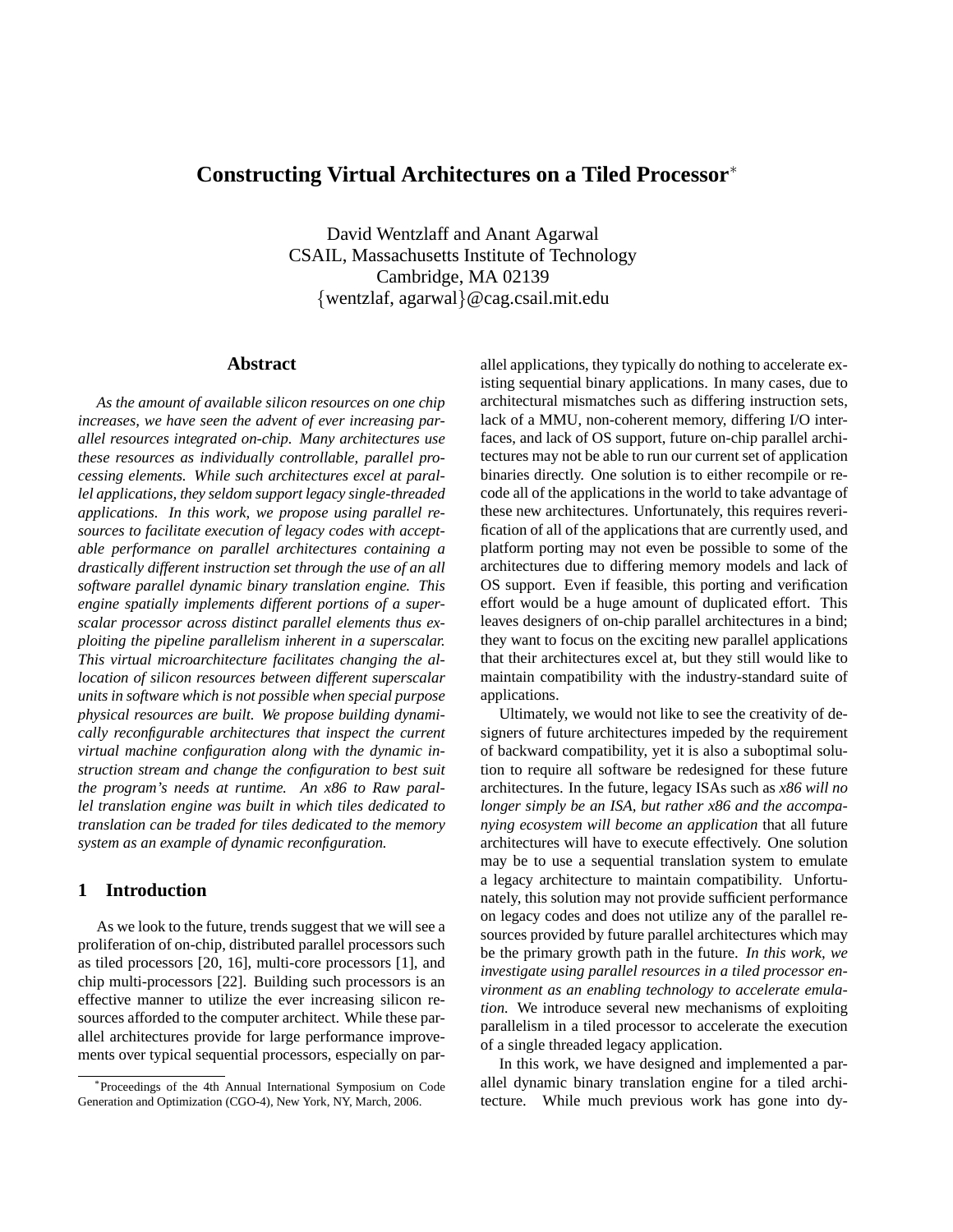namic translation for a parallel architecture, typically a VLIW [9, 11, 12], in this research we take a different focus and utilize other forms of parallelism than simply scheduling translated code to a VLIW processor. The novel mechanisms presented in this paper that allow the utilization of parallel resources to accelerate cross platform binary execution are:

- 1. Speculative Parallel Translation
- 2. Spatial Pipeline Parallelism
- 3. Static and Dynamic Virtual Architecture Reconfiguration

These techniques focus on using the tiled processor as an ASIC or FPGA-like fabric that has customized functional units. To that end, this work can be thought of as implementing a virtual superscalar microarchitecture across a tiled processor fabric. We did not restrict ourselves to faithfully implementing a pre-existing processor design. Rather, we took the techniques embodied in superscalar design, which are effective in exploiting transistor parallelism, and applied them when it made good engineering sense to do so. An example of this FPGA-like design is the fact that we explicitly manage on-chip layout and communication distance.

One of the key portions of any dynamic translation system is the translator itself. Unfortunately, one does not want to incur the cost of translation on the critical path of your computation. To solve this problem, we introduce speculative parallel translation. Speculative parallel translation traverses a program's possible execution paths and translates them before the piece of code is needed. This removes the cost of translation from the execution of any program because the translation cost of future basic blocks is overlapped with the execution of the current block. We believe that this technique can even be applied to superscalars in the form of more aggressive decoding into a larger trace-cache or code cache like structure.

Spatial pipeline parallelism is the notion of coarsely pipelining needed computations across neighboring tiles. We exploit this form of parallelism by pipelining our memory system and pipelining code cache accesses. Lastly we introduce static and dynamic virtual architecture reconfiguration. Static reconfiguration is motivated by the fact that different programs have different requirements in terms of working set size, amount of ILP, and amount of instruction bandwidth. On a non-virtual processor, the architect needs to choose one configuration of all of these parameters at design time, while in a virtual environment, different machine configurations can be chosen to fit a particular program's needs. This can even be extended for use inside of a program, assuming that a program has phases, and is called dynamic virtual architecture reconfiguration. Dynamic reconfiguration allows the emulator to inspect itself along with the programs needs to rebalance silicon resources at runtime.

To explore these concepts, we have built a prototype parallel dynamic translation system. The prototype system uses x86 Linux as the guest ISA and operating environment and executes on a Raw tiled processor host. We present a fully functional system that executes arbitrary, unmodified, userland statically-linked Linux x86 binaries on the Raw prototype chip. The Raw host architecture is significantly different than the guest x86 architecture. Namely a vastly different ISA, lack of memory translation, lack of protection, lack of condition codes, and lack of a hardware instruction cache on Raw are some of the challenges that this design faced and attacked in an all software dynamic translation environment. To mitigate this mismatch in architectures, this work exploits the parallel resources found on the Raw processor to accelerate binary translation.

All of the results presented in this paper were collected on actual Pentium III and Raw hardware. No modifications were made to the x86 binaries, the Pentium III hardware, or the Raw hardware. Additions to the Raw hardware would have improved the performance of Raw running x86 binaries, but in this study we have focused on pushing the limits of an all software approach. This work leaves the investigation of enhancing the hardware in tiled processors for the purpose of accelerating emulation to future work. We evaluated our parallel dynamic translation system across the SpecInt 2000 benchmark suite and found that our system with software memory translation attains approximately a 7x-110x slowdown when x86 binaries are run on Raw compared by cycle counts against a Pentium III.

This paper is organized as follows. Section 2 examines how the parallel resources of a tiled processor can be exploited to accelerate dynamic binary translation. In Section 3 we describe the system implementation and tradeoffs. We present and discuss the results of several differing virtual machine configurations in Section 4. Sections 5 and 6, respectively, present future and related work. And finally we conclude.

#### **2 Exploiting Parallelism**

#### 2.1 Speculative Parallel Translation

Dynamic binary translators need to translate code from one architecture to another architecture at runtime. This can be quite expensive, especially for applications that either have a very short runtime or contain a large number of instructions that are executed infrequently. For long running programs that execute the same set of instructions frequently, techniques such as a code cache can amortize the cost of translation over many executions of a translated block. On sequential architectures, translation still uses valuable cycles that could otherwise be spent running operations from the program. We propose a better solution for translation. Instead of stealing cycles away from the main program's execution thread to do translation, specula-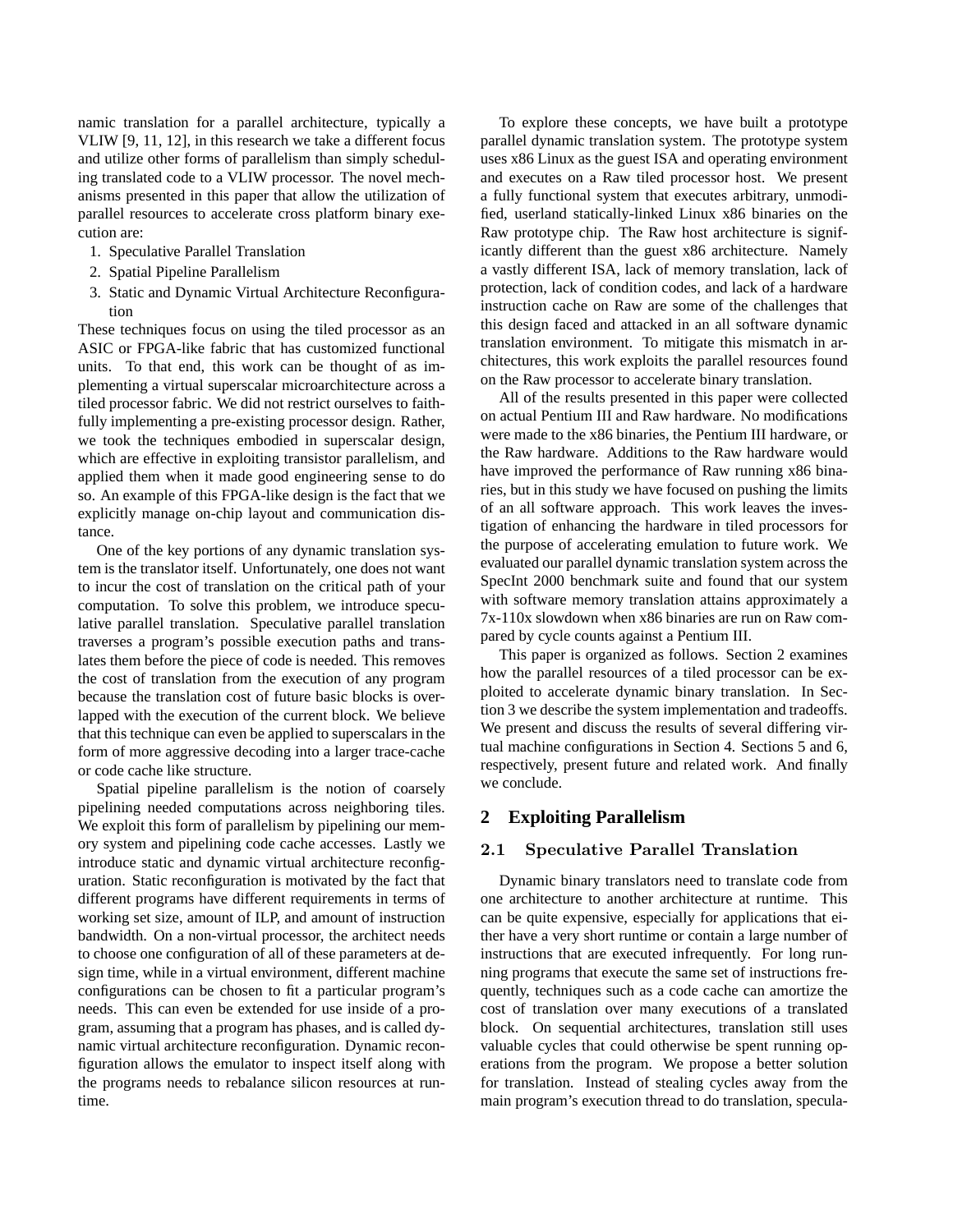

**Figure 1. Example Speculative Parallel Translation. Time increases from top to bottom.**

tive parallel translation utilizes parallel execution resources to translate the program in the background. With this approach, when the main execution thread reaches a portion of the program it has not previously executed, instead of stalling waiting for translation of that code, the speculatively translated code is simply recalled and executed.

Figure 1 illustrates the advantages of speculative parallel translation. Shown on the left, is a hypothetical sequential translator. The processing element alternates between translating and executing the program of interest. Along the way, the translator decides that it is wise to optimize a block, indicated by the cross-hashed region. On the right side, a speculative parallel translator is shown running on four processor cores. In the speculative parallel translation example, three processors are used for translation and optimization, while one is dedicated to execute the translated code. Because the translation and optimization cores run ahead translating the program, the execution core is able to execute the translated code without the translation delay seen in the sequential case. By removing the translation time from the critical path, the speculative parallel translation example is capable of completing earlier than the sequential example as denoted by ∆T.

One challenge that exists with speculative parallel translation is determining which code is most likely to be needed. A naive implementation is simply to traverse the program graph in control flow order. When a branch is reached, the translator spawns a new translation thread for each path that the program may go. We call this approach speculative parallel translation because the translator is doing speculative work, translating portions of the program that may or may not ever be executed. While it is possible that a large amount of the work that is done may not be needed with this scheme, these parallel resources still contribute to accelerating the main thread's execution.

One way to mitigate translating unneeded code sections is to use some form of prediction when a branch is reached to prioritize what is to be translated. Also, proper prioritization may actually accelerate the main thread's execution by not scheduling portions of code to be translated that may take away resources from sections of code that are critical to the program execution. Unfortunately this form of prioritization and prediction is difficult. It is effectively the same problem as constructing a branch predictor with no previous branch information. Typically branch predictors use history information to determine which direction a branch transitions control to. In this case, the translator is translating code before it is even executed, and hence can be thought of as a first touch branch predictor. Some static heuristics can be applied in this situation such as predicting backward branches taken. Ball and Larus suggest other static heuristics for branch prediction in [3].

In this work we used simplistic static branch prediction along with a prioritized set of queues to determine what addressshould be translated next. The different levels of priority are used to determine which address should be translated when a tile becomes free. When enqueuing, the priority is determined by the depth the current block is from a piece of code that is known to be on the correct execution path of the program. Thus as the work becomes more speculative, or further from the last know piece of executed code, it is given a lower priority. The results of speculative translations are stored in a large code cache until they are needed.

This procedure works for direct branches, but does not handle register indirect branches well. For indirect branches, the translator is not able to determine what address is the next appropriate address that the program may branch to until runtime. Typically, indirect branches come in the form of either function returns or calls through a jump table. For call returns, it is typically possible to determine the return address at call time. We use a return predictor which adds the address after a call instruction onto a low priority translation queue. The return address is put on a low priority queue because the code inside of the function has a higher probability of being needed then the return location. For jump tables, without symbol information, it is effectively impossible to know what address may be called. Currently our system does not speculatively translate beyond unresolvable register indirect jumps.

Speculative parallel translation can be applied to other forms of translation. For instance, most modern processors that execute x86 code translate or decode instruction streams into micro-operations that are later executed. They use specialized hardware to perform this translation and store a small number of decoded instructions into a trace cache. Another approach is to translate more aggressively as described in this section and cache the translations in a much larger cache. This cache may possibly reside in main memory or on some physically distant portion of the microprocessor. Ultimately this may reduce energy usage because it would prevent re-decoding previously decoded instructions. Also, instead of performing this decoding with special purpose hardware, this could be performed by general purpose processors that may be reallocated once the working set of instructions have been translated. This can be applied to architectures such as Transmeta's. Instead of steal-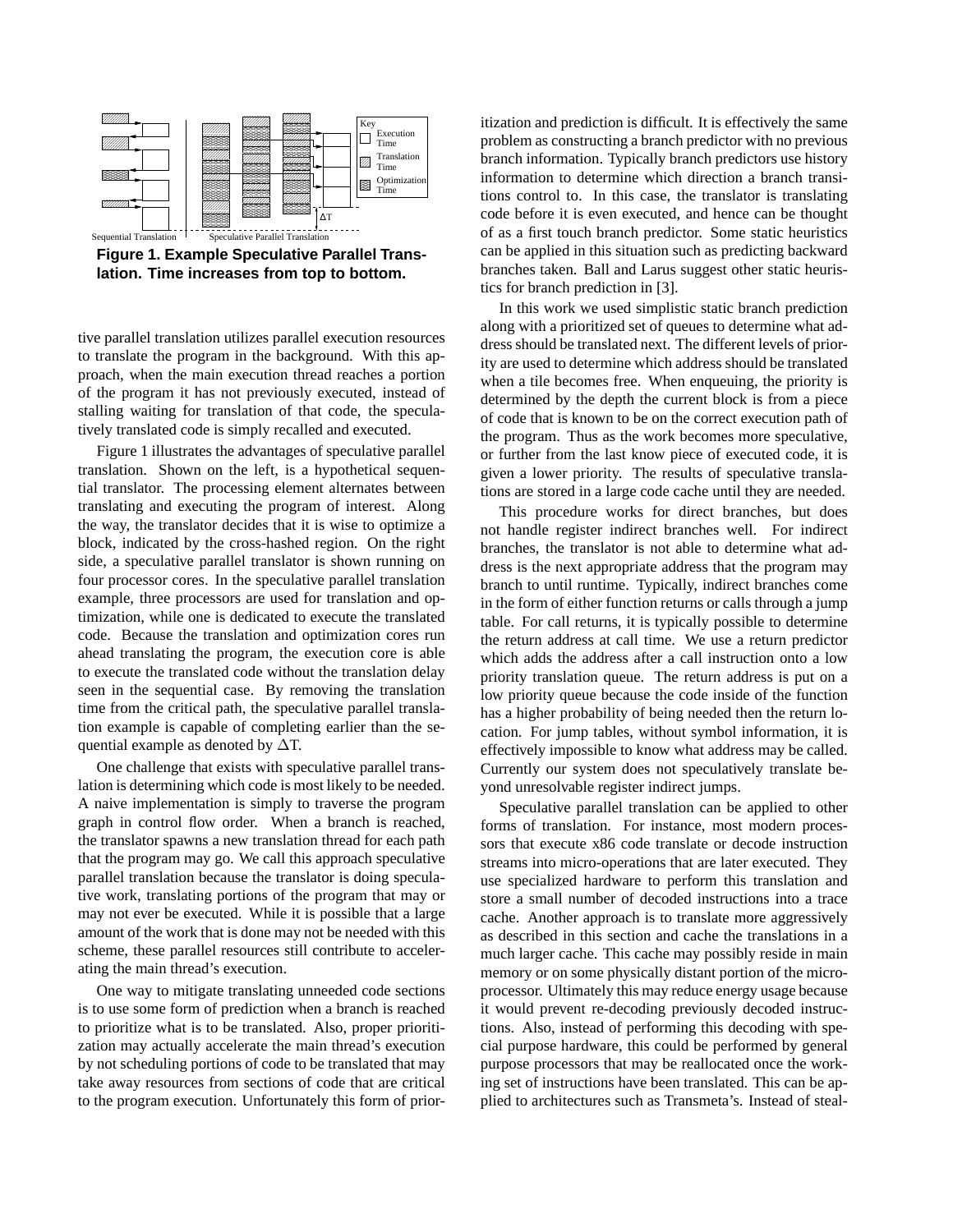

**Figure 2. Pipelined Memory System.**

ing cycles on the main computation unit, Transmeta could use speculative parallel translation on an array of small processors situated on a physically distant portion of the silicon. This would reduce translation cost significantly, but might be at the cost of energy and code cache memory.

Lastly, speculative parallel translation changes the conventional wisdom in dynamic translators. Typically dynamic translators employ some form of hot spot optimization. Hot spot optimization detects the most frequently used or "hot" portions of a program and only optimizes those portions. This prevents stealing precious execution cycles from the main thread to optimize code that is seldomly run. With speculative parallel translation, because the translation is removed from the critical path of the program's execution, expensive optimizations can be applied at translation time and not steal cycles from the main thread. Rather, the translated code that is run is now optimized, thus reducing the time required for it to execute. We still believe that hot spot analysis can improve performance by not wastefully optimizing code, but the cost of optimizing code is lower in a parallel environment. In this project we decided to leave full optimizations turned on for all blocks because the cost of optimization, which was off of the critical path, was outweighed by the benefit of executing optimized code.

#### 2.2 Spatial Pipeline Parallelism

Tiled processors can be thought of as a substrate for circuits to be implemented on top of. One such circuit is that of a processor. We propose exploiting a tiled architecture as an ASIC or FPGA. Typically FPGA and ASIC designs exploit multiple forms of parallelism. One form of parallelism that can be easily exploited is pipeline parallelism. This allows for logic to be used sequentially by passing data between fixed function stages. In a dynamic translator there are many functions that need to be completed that may not exhibit thread or data-level parallelism. Thus turning to pipeline parallelism allows for the exploitation of parallelism in a different manner. Pipelining can also increase the throughput of a needed resource. For instance, in this work's prototype system, the memory system was built out of multiple tiles in a pipelined manner. When an access is made to the cache, it is first passed to the MMU unit for translation and then onto the cache tile as shown in Figure 2. While the memory request is being serviced, the main execution processor is free to execute other non-dependent work and issue further memory requests. Like all modern FPGA and ASIC designs, wire delay is a significant factor. This is also the case when pipelining across tiles, thus spatial pipelining takes into account wire delays to minimize latencies.

This work is a proof of concept that pipelining a virtual processor across a substrate of tiled processors is feasible. This idea can be extended to an extreme by implementing a out-of-order superscalar across many tens of tiles. Sets of tiles could be ganged together to implement the front end translation, after which the instructions pass to a set of scheduling tiles. Then the instructions can be passed to processors that perform renaming and then reservation station tiles that issue instructions to multiple execution units. Finally the instruction results could be passed along to a set of tiles that implement a reorder buffer in software for instruction retirement. This form of pipelining would effectively allow a parallel processor to be used to speed up the execution of sequential codes.

# 2.3 Static and Dynamic Virtual Architecture Reconfiguration

One of the major design decisions that any computer architect grapples with is how to provision the silicon area that he or she has to work with. Even with a relatively small number of knobs that can be tweaked, there exists a large, exponential, number of different designs that can be created. With all of these different possible designs, the architect ultimately chooses some configuration of the resources and encodes this into circuits on silicon. Typically the architect takes a representative cross section of the applications that the chip will execute and optimizes parameters such as cache size, fetch bandwidth, bandwidth to main memory, number of functional units, number of physical registers, etc. The parameters chosen may be optimal across the benchmark suite, but it is probable that they are not optimal for any one benchmark but rather are a compromise. With a virtual architecture like the one presented in this paper, the architect does not need to determine the layout and allocation of silicon resources at chip design time. Different virtual architectures can be created and tailored to best suit a particular application.

We propose and demonstrate static virtual architecture reconfiguration. With static virtual architecture reconfiguration, there are many differing virtual architectures that are implemented on top of a substrate. In this work the substrate is a tiled processor, but this may also be a multi-cored processor. The configuration of the virtual architecture determines the relative amount of silicon resources dedicated to any one function. This reconfigurability frees the designer from designing only one architecture determined at fabrication time. Reconfiguration comes at the cost of requiring all of the physical silicon resources being able to perform, possibly through some form of software emulation, all functions that a normal processor would perform. This requirement is a good match for homogeneous tiled processors which allow any piece of silicon to perform any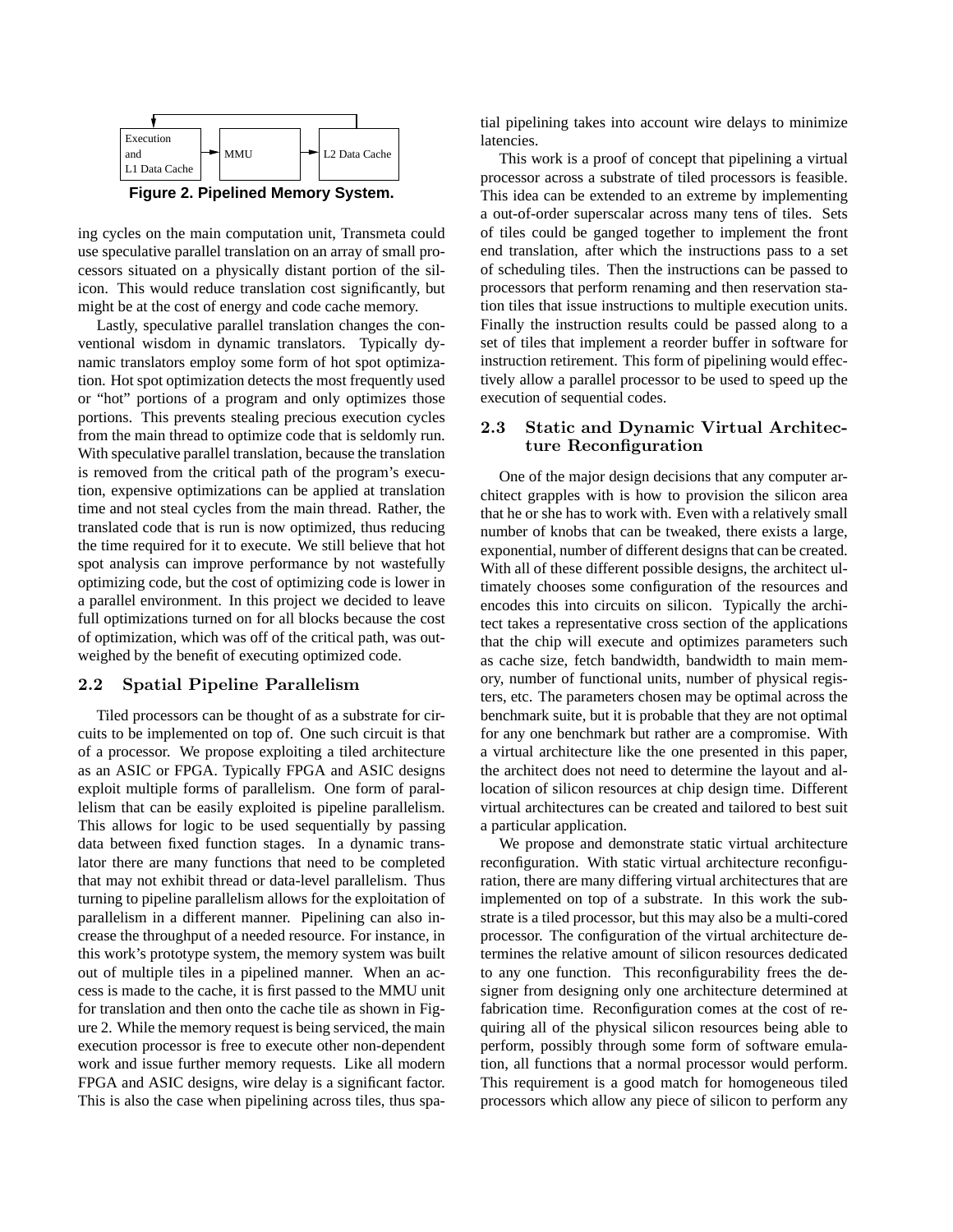function modulo some emulation cost.

We can take this idea of silicon reconfiguration one step further and apply the same techniques dynamically. Within any given application, it may be the case that at different portions of the program a different allocation of the silicon resources may be optimal. This idea is motivated by the insight that programs typically transition through multiple phases throughout their runtime. When a program begins, the program has not been translated or decoded yet, thus most of the silicon resources should be dedicated to translation. After a significant portion of the program has been translated, the program may need more functional units because it has reached a highly parallel portion of its execution. Then the program needs to access memory often to store the computed results. With dynamic reconfiguration, the virtual architecture detects this situation and allocates more resources for cache. Finally the program reaches an indirect branch and the program requires more translation, and resources are allocated to that need. With dynamic architecture reconfiguration, there is some centralized manager that must make decisions when to reconfigure. This manager introspectively analyzes the current configuration of the virtual machine, the dynamic instruction stream, and the needs of the dynamic instruction stream. Because this level of optimization is occurring at runtime, all information is known which allows the reconfiguration manager to take advantage of quantities that only can be determined accurately at runtime. The dynamic reconfiguration manager can use information such as cache (instruction and data) miss rates, the dynamic determination of actual instruction level parallelism (typically not determinable at compile time due to address aliasing), the number of basic blocks waiting to be translated, the dynamic bandwidth needed to differing levels of cache hierarchy, and any other dynamically introspective meta-data about the program.

Dynamic reconfigurability does come with some cost. When changing the virtual machine configuration, there is a cost associated with reconfiguration and a cost to monitoring. To mitigate the cost of monitoring, sampling of the reconfiguration metrics can be employed to make the monitoring cost inconsequential. An example of reconfiguration cost is the cost associated with changing the size of the L2 data cache. When the L2 cache physically changes size, the contents of the L2 cache need to be flushed and written back to main memory. Events like flushing of a cache can be quite expensive if they occur often, thus any type of reconfiguration system should have hysteresis built into the system to prevent too frequent reconfigurations. In this work we prototyped dynamic reconfiguration by dynamically trading off the number of L2 data cache tiles against the number of translation tiles. To determine when to reconfigure, the length of the work queues of blocks to be translated was used. This dynamic reconfiguration allowed our translation system to beat the best statically determined configuration on some benchmarks thus demonstrating the power of introspective dynamic reconfiguration.

## **3 System Description**

#### 3.1 Background

Before this paper examines the implementation of an x86 dynamic translator on the Raw processor, the details of the Raw processor and x86 instruction set need to be discussed. The Raw processor is a general purpose tiled processor. It consists of 16 identical MIPS-like processors arranged in a 4x4 grid integrated on one die. These 16 processor cores are tied together by four first-class register mapped communication networks. Two of the networks are routed dynamic networks and two are software routed static switch networks. Each tile also contains 32KB of hardware managed data-cache, 32KB of software managed instruction memory, and 64KB of software managed switch instruction memory.

A tile is the basic repeated structure that the Raw processor is built out of. Inside of a Raw tile, there is an 8 stage 32-bit processor pipeline. The ISA for each tile's main processor is derived from the MIPS ISA. The 16 Raw tiles share global off-chip memory but there exists no support for cache coherent shared memory. Also, Raw lacks an MMU or any form of memory protection.

The guest architecture that we are emulating is the industry standard x86 or IA-32 architecture. The original x86 ISA is relatively well organized for an accumulator based machine, but has had many additions that now make it a quite complicated instruction set with many subtle nuances in how each instruction operates. x86 is primarily a CISC instruction set which uses condition codes/flags to make branching decisions. Typically, every ALU operation sets some subset of the global flag state, and most operations can touch memory. x86 is a two operand instruction set with a variable length encoding which makes decoding the full instruction set quite challenging. Finally, modern x86 code makes use of a virtual memory system along with a protection schema.

## 3.2 Design Overview

Our emulator is similar to most best-of-breed dynamic binary translation systems, and leverages much of the previous work on translators such as dynamic binary translation, making use of a code cache, and chaining branches in the last level of code cache whenever possible. But, many design trade-offs change when they are considered in a distributed environment. One example is that the cost to optimize blocks of translated code is less than in a typical translation system. In a parallel environment, optimization is done in the background on processing resources that might otherwise be left idle, while in a sequential translator, any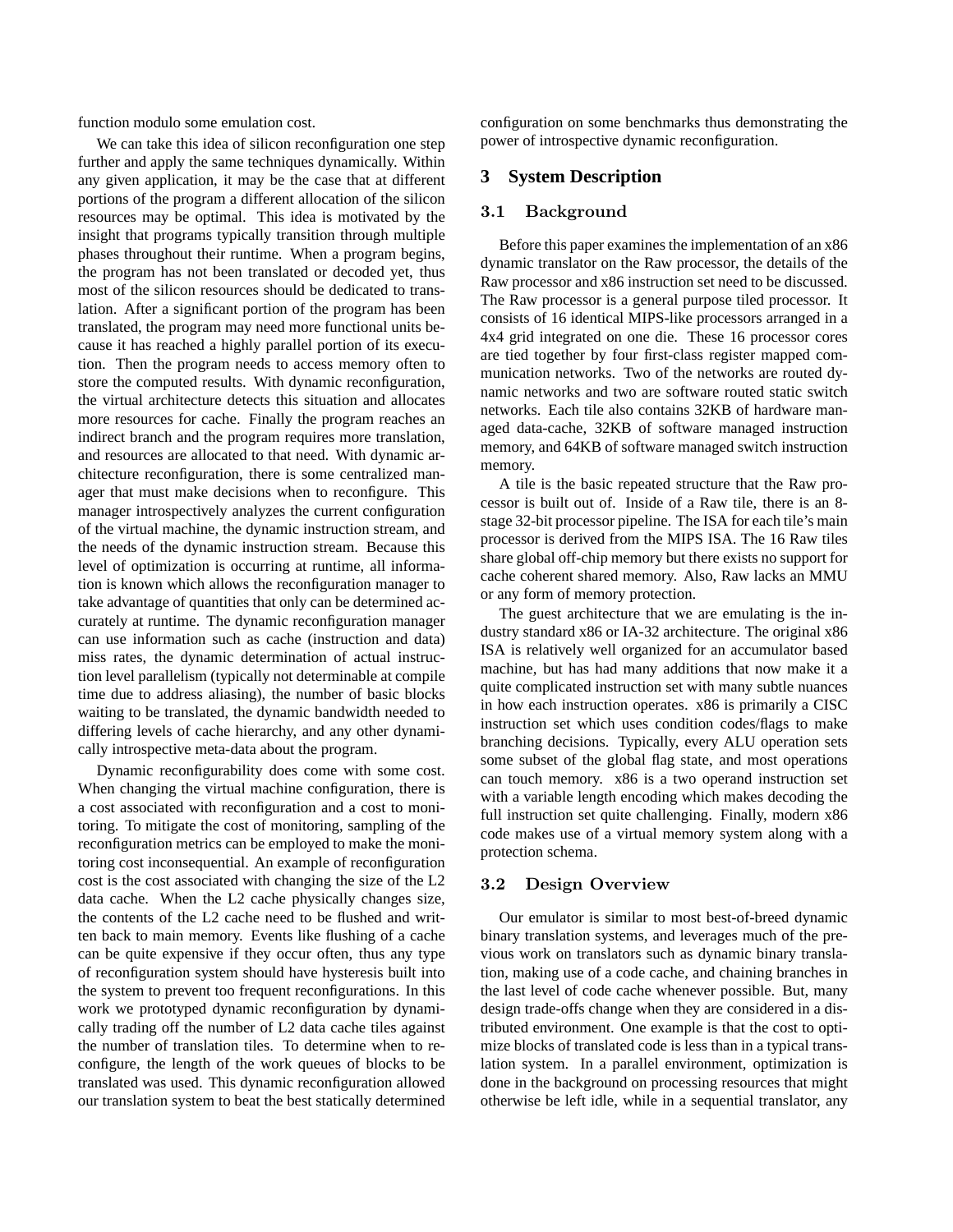

**Figure 3. Partitioned Block-Level View of the Translation System**

processor time that is used to do an optimization steals cycles from the critical path of the program.

Figure 3 presents a block-level view of the translation system. Each box represents a tile, processor core, executing a portion of the emulation system. The runtimeexecution tile contains the runtime engine, the L1 code cache, and the L1 data cache. This tile is responsible for executing all of the translated code and executes the primary dispatch loop along with maintaining the lowest level of the code cache.

To service instruction misses in the L1 code cache, the banked L1.5 code cache is consulted. The L1.5 code cache utilizes two tiles as a local cache of already translated code for quick access. If requested code is not in the L1.5 code cache, the code request reaches the manager L2 code cache tile. The manager tile is responsible for maintaining the code cache that lives in main memory and for coordinating the parallel speculative translation units. The L2 code cache is 105MB and is stored in off-chip DRAM. There are many translation slave tiles which run ahead and speculatively translate possibly needed code.

Translation and optimization occurs on the translation slave tiles. The first stage of the translator leverages a small portion of the Valgrind memory debugger [15]. Valgrind was designed to be a memory debugger and uses justin-time code instrumentation technology to detect memory leaks. The parsing is implemented as several large switch blocks. With the exception of this parsing and some basic high level code cleanup routines, all of the translator was custom built for this project. The translation slaves do code generation from a x86-like intermediate representation to a low level MIPS-like IR. Many standard compiler optimizations are applied at this level and finally the translated code is deposited in the L2 code cache.

When the runtime-execution tile needs to use more memory that is stored in the in-tile L1 data-cache, it requests data from the emulators pipelined memory system. The first step along this path is the MMU and TLB tile. This tile is responsible for translating x86 virtual to x86 physical addresses. It is also responsible for translating x86 physical to Raw physical addresses. The MMU tile then farms the memory request out to one or more L2 cache tiles. The L2 cache tiles are set up in a transactor style that service memory requests for fractions of the physical address space. Lastly the system contains a tile dedicated to servicing system call requests.

#### **4 Results and Analysis**

#### 4.1 Methodology

In this work, we focus on evaluating a prototype parallel dynamic binary translation system built on top of the Raw tiled processor as a proof of concept for several ideas about constructing virtual architectures on parallel systems. We strived for realism wherever possible and as such all of the numbers presented are gathered on real hardware. No simulations were used and hence no modification to any of the hardware resources in either the Pentium III or the Raw processor was done. Gathering test results on existing hardware is a huge win with respect to the time taken to run benchmarks, and allowed us both to gather result data for larger input sets and to gather significantly more datapoints than otherwise would have been feasible in a simulation environment. Running on real verified hardware also lends credibility to the legitimacy of such results in a real world environment, but it makes the engineering effort higher because the hardware implementations are not modifiable thus this work has to accept them with all of their blessings as well as their faults.

Throughout this section, we use performance on the SpecInt 2000 benchmark suite as the metric of comparison. This benchmark suite was compiled using GCC 3.0.4 with the "-O3" optimization flag. All of the binaries were statically linked and use newlib 1.9.0 as the standard 'C' library. The C++ benchmark 252.eon was omitted from these results because we were unable to build and statically link libstdc++ with newlib, and currently our dynamic translation system is only able to handle statically linked binaries. The parallel translator in this paper currently does not support Intel's x87 floating point arithmetic. SpecInt applications primarily use integer arithmetic, but surprisingly, as their name does not imply, include a small amount of floating point operations. Thus the applications were compiled with the gcc flags "-msoft-float -mno-fp-ret-in-387" which use a soft float library available inside of libgcc when floating point math is required. The exact same set of binaries was run unmodified on both the Pentium III and the translator running on Raw. The large datasets from MinneSPEC [13] were used throughout this paper.

To compare across platforms, a clock-for-clock comparison methodology was used. Thus the period of one Pentium III clock cycle was considered to be equivalent to one clock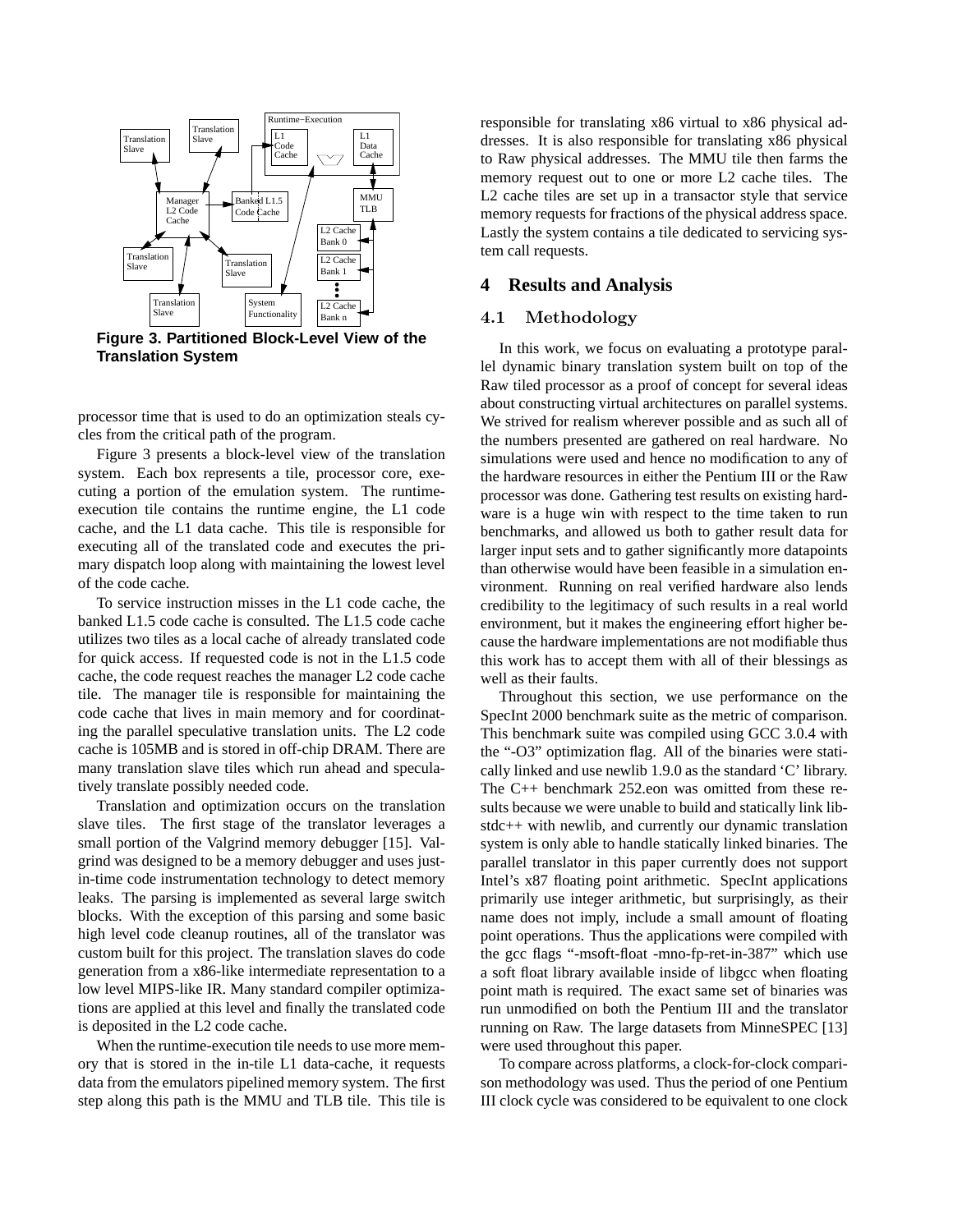

cycle on the Raw processor. We believe this to be a fair comparison if both of these designs were to be implemented in similar design styles with similar design efforts. A detailed clock normalized and non-clock normalized comparison of these two architectures can be found in [21]. Unless otherwise stated, all of the numbers in this paper are presented as slowdown when compared to a Pentium III and can be calculated as:  $\frac{CyclesOnTranslator}{CyclesOn Pentium III}$ .

## 4.2 Code Cache Sensitivity

In this work, we investigate full applications versus focusing on kernels. Large instruction working sets is one of the drawbacks of utilizing sizable applications such as those found in SpecInt. Applications particularly stress translation systems if their working set of instructions is larger than the translator's lowest level of code cache. We begin our results with an investigation of our system's sensitivity to code size.

In our initial design, we did not have a L1.5 code cache, but we noticed that some of the applications' instruction working set size was larger than the level 1 code cache available in the runtime-execution tile. This caused severe performance degradations on certain benchmarks, and persists even with the L1.5 code cache. The addition of a L1.5 code cache is an example of how parallel resources that were not otherwise being productively used can be reallocated to act as caches and hence speedup program execution. Figure 4 contains results from three differing machine configurations. One configuration has no L1.5 code cache, one contains a 64K code cache which required the dedication of one tile, and the last utilizes two tiles as a 128KB code cache.

As can be seen, vpr, gcc, crafty, perlbmk, gap, vortex, and twolf all contain code working sets larger than the L1 code cache of the translator. The L1.5 code cache has a longer latency than accessing the L1 code cache, and it pre-



**Figure 5. Comparison with Differing Numbers of Translation Tiles**

vents chaining. We believe that it may be possible to use a slightly better L1 code caching algorithm than the currently employed tight packing and flushing algorithm, but ultimately these benchmarks are capacity limited in the L1 code cache. With a larger L1 code cache or the addition of a true hardware Icache system in Raw, performance could be significantly improved for the benchmarks that exceed the L1 code cache capacity. A hardware Icache would help by allowing a larger virtual L1 code cache to be used than fits on-chip, and chaining could be done across this virtual cache. In the current system, chaining can only occur once code is copied into the instruction memory of the executionruntime tile because it is only at this point that the absolute position of the relocatable code block is known.

#### 4.3 Speculative Parallel Translation

To investigate the virtues of speculative parallel translation we ran the SpecInt benchmark suite with differing numbers of translation units. We ran this experiment with 1, 2, 4, 6, and 9 slave translators. For the one translator case, we performed these tests with and without speculation. For the non-speculative (conservative) case, the one translator did not translate ahead in the program and was always ready waiting for a L2 code cache miss to occur. In all of the other cases, if a translation request arrives from the runtimeexecution engine and all of the slave tiles were being used, the request would have to wait. The non-speculative, conservative case approximates the translation portion of a classic sequential translator.

Figure 5 shows the results for this experiment. As can be seen, with the exception of vpr, gcc, and crafty, using speculative parallel translation accelerates the program execution over the conservative case. Also the trend shows that as more translation resources are added, the applica-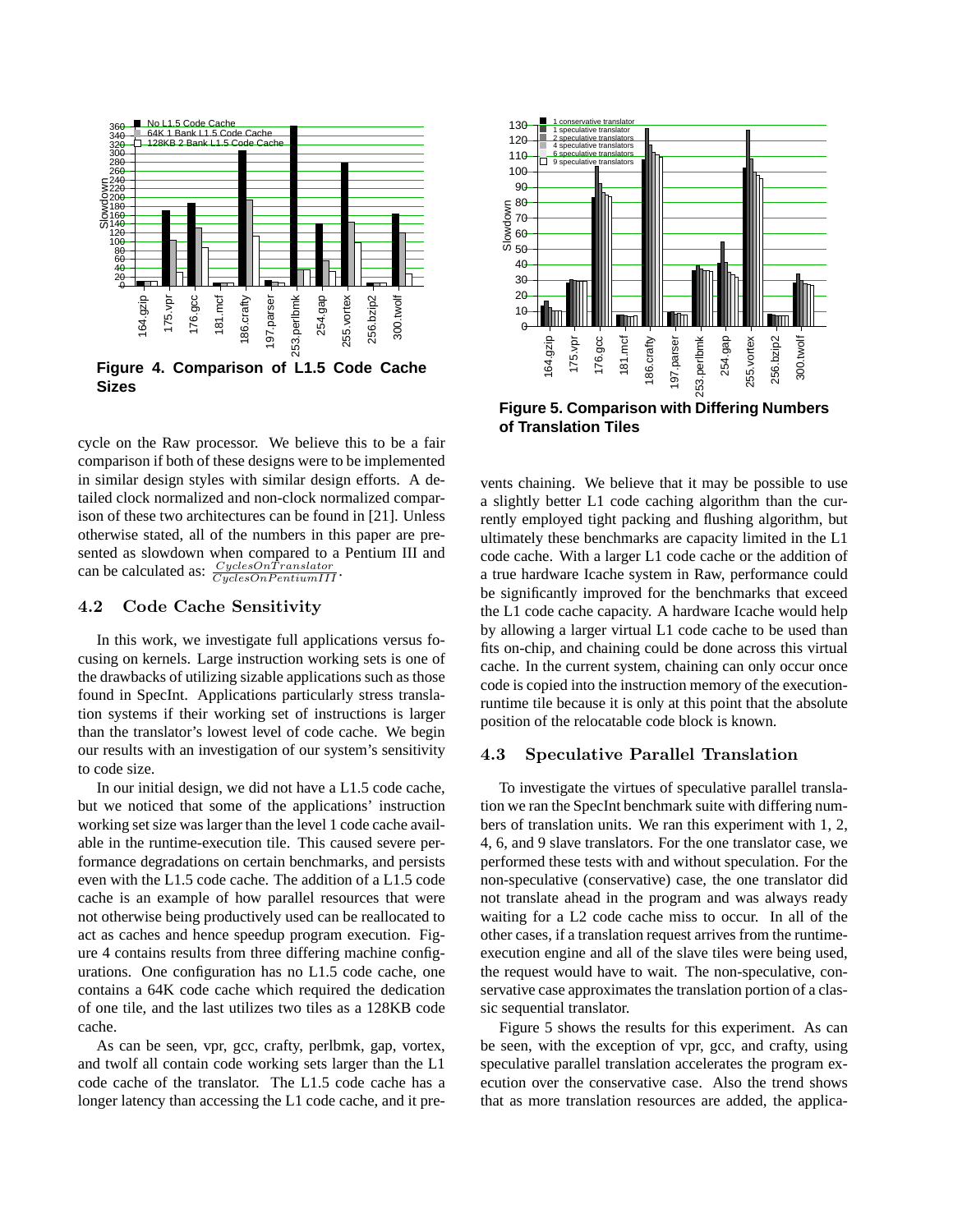

tions execute faster. Lower bars indicate lower slowdown and faster execution. The 9 translator datapoint trades off three L2 data cache tiles for three extra translators over the 6 translator datapoint. Hence in some of the memory intensive applications the 9 translator version was slightly slower than the 6 translator case.

We were a little surprised to see that for vpr, gcc, and crafty, the parallel translation configurations were actually slower than the conservative single thread translation case. We believe that this occurs for two reasons. First, in our implementation of speculative parallel translation, we do not use a preemption model. Thus if a request comes in from the execution engine for a particular piece of code that is not in the L2 code cache and all of the translation slave tiles are currently occupied, this request stalls until a slave finishes its current piece of work. We believe that this can be mitigated by reserving a slave tile for these requests to reduce latency for critical translations or by adopting a preemption mode. Second, the L2 code cache and manager tile is a shared resource that all of the slave translators use to store their results in. This causes significant traffic to and from this central resource, and in turn delays sending and receiving data to the runtime-execution engine. To investigate this further, we plotted the rate at which a particular program accesses the L2 code cache per cycle of execution time. Figure 6 shows these results. The rates at which these applications access the L2 code cache vary over three decades. Our hypothesis about congestion at the L2 code cache was confirmed by this experiment because vpr, gcc, and crafty all experience a high rate of accesses to the L2 code cache. In the future, banking or decentralizing the L2 code cache will mitigate these problems.

The rate at which these programs miss in the L2 code cache, and hence have to be translated can be seen in Figure 7. This graph confirms that as more speculative threads are added, the miss rate in the L2 code cache decreases.



**Figure 7. Number of L2 Code Cache Misses per L2 Code Cache Access**



**Figure 8. Comparison of No Code Optimization versus Code Optimization**

This is encouraging for speculative parallel translation being able to decrease the critical path for translation as even more translation resources are added, and hence speedup programs that otherwise have high translation occupancy due to poor code locality.

In addition to parallel translation, we wanted to investigate whether code optimization on every block was worth the added occupancy of performing the optimizations. Figure 8 showsthe runtime of the SpecInt benchmark suite with and without optimization during translation. For all of the benchmarks, the occupancy of performing optimization in a speculative parallel environment was far outweighed by the decrease in runtimes afforded by the optimizations. For these runs, a dynamically reconfiguring (6 to 9 slave translation tiles) configuration was used.

# 4.4 Static and Dynamic Virtual Architecture Reconfiguration

We investigate the tradoffs involved in virtual architecture reconfiguration in this section. Figure 9 contains the runtimes of benchmarks run with five different architecture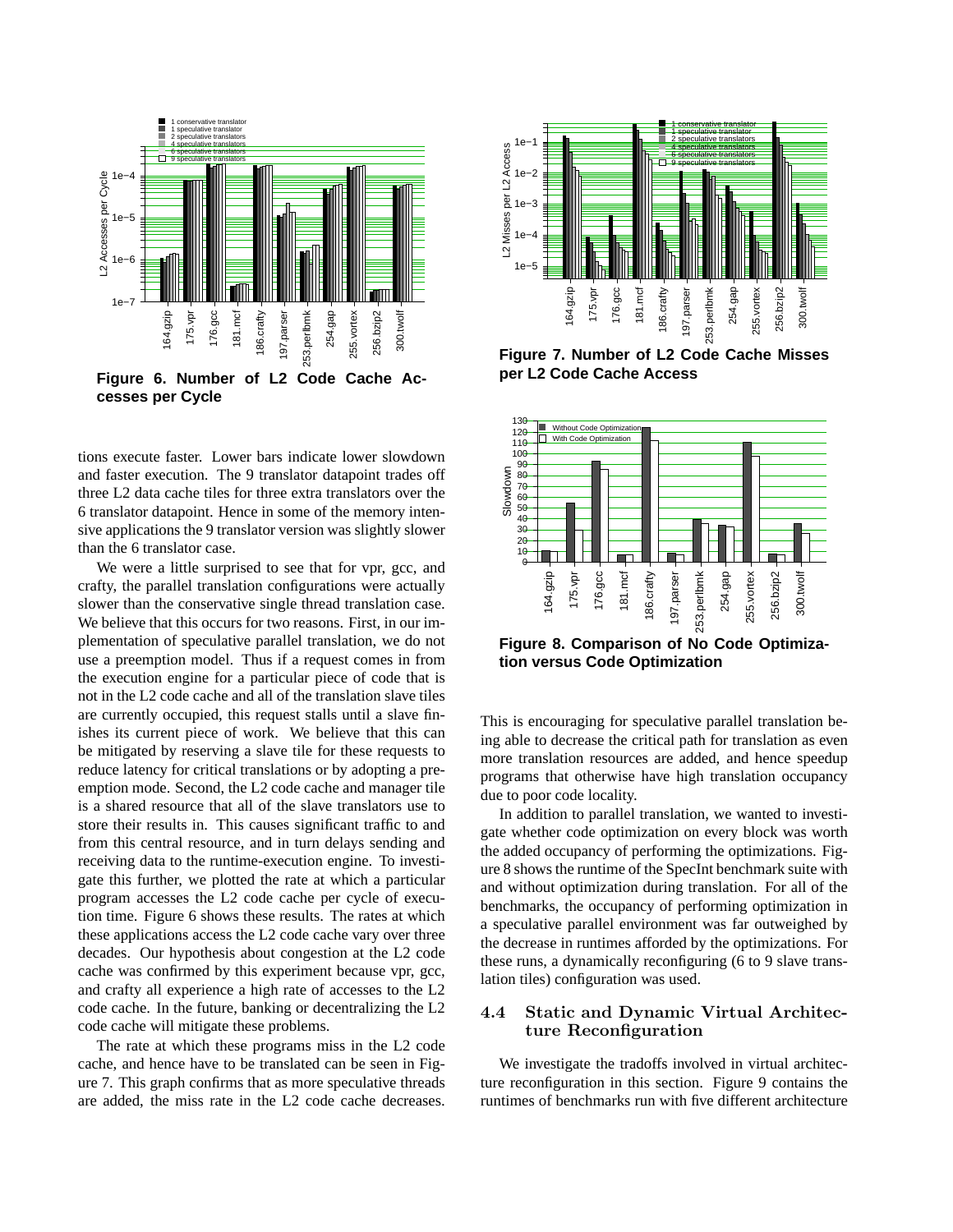

**Figure 9. Trading Silicon Resources Between L2 Data Cache and Translation (Figure 10 is a zoomed in view of this graph normalized to the static, 1 cache tile case)**

configurations. In this experiment we trade-off the number of translation tiles against the size of the L2 data cache. The first two designs are static configurations. The leftmost bar is the data for a configuration with 1 tile devoted to being a L2 data cache of 32KB. The next dataset is for a static configuration which utilizes 4 tiles as a L2 data cache, but has 3 fewer translators. Finally we have three configurations which dynamically change between the two previous static configurations. These implementations demonstrate dynamic reconfiguration in a parallel translator environment.

To better examine these results, Figure 10 contains the results normalized to the 1 cache tile configuration as a percentage faster or slower. The first thing to note is that the 4 tile L2 data cache configuration performs better than the 1 tile L2 cache configuration on some benchmarks and worse on others. This motivates static reconfiguration, or choosing the best virtual architecture on a per application basis. The larger cache configuration achieves superior performance on applications that have more demanding memory requirements. Next we turn our attention to dynamically reconfiguring the virtual architectures at runtime. As Figure 10 illustrates, on gzip, mcf, parser, and bzip2, when utilizing a dynamic reconfiguration system that introspectively examines the program and configuration, it is possible to beat the best static configuration. It is encouraging that even with reconfiguration occupancies, dynamic reconfiguration is able to reconfigure the virtual machine to best suit an application within a single execution.

Dynamic reconfiguration did not beat the static configurations on all the benchmarks. In these cases a virtual machine architect has the choice of using a static configuration



**Figure 10. Relative Comparison of Performance for Differing Configurations (higher is better)**

per application that best suits that particular application. We investigated whether the reason that dynamic reconfiguration did not beat the static configurations on all applications was related to the reconfiguration heuristic. In this example, the reconfiguration heuristic was based off of the lengths of the "blocks to be translated" queues. We varied these metrics and found that as the threshold for reconfiguration was lowered from a length of 15 to a length of 0 (if anything was in a queue), that the number of reconfigurations increased. The overall performance though was not related to this, but largely decoupled from the reconfiguration heuristic.

Finally, while the gains due to dynamic reconfiguration over static configurations is humble in this implementation, we believe this is largely due to the parameters that are modified (L2 data cache size and translation resources) being second order factors in overall performance. With this implementation, dynamic reconfiguration is able to achieve a 3% performance increase over the best static configuration on some applications. This is quite encouraging and validates the idea that dynamic reconfiguration could lead to larger gains when applied to larger portions of a virtual architecture system such as the number of functional units.

#### 4.5 Analysis of Performance Loss

The approach taken in this paper has focused on building a parallel dynamic translation environment built completely in software without any modifications to the underlying Raw hardware. By choosing this approach, the results presented in this section have been severely impacted by the mis-match in architectures and by some primitive facilities not being present in the Raw hardware such as memory translation and lack of a hardware instruction cache. In this section, we investigate where the performance is lost and suggest solutions to accelerate binary translation.

One of the primary differences between the Pentium III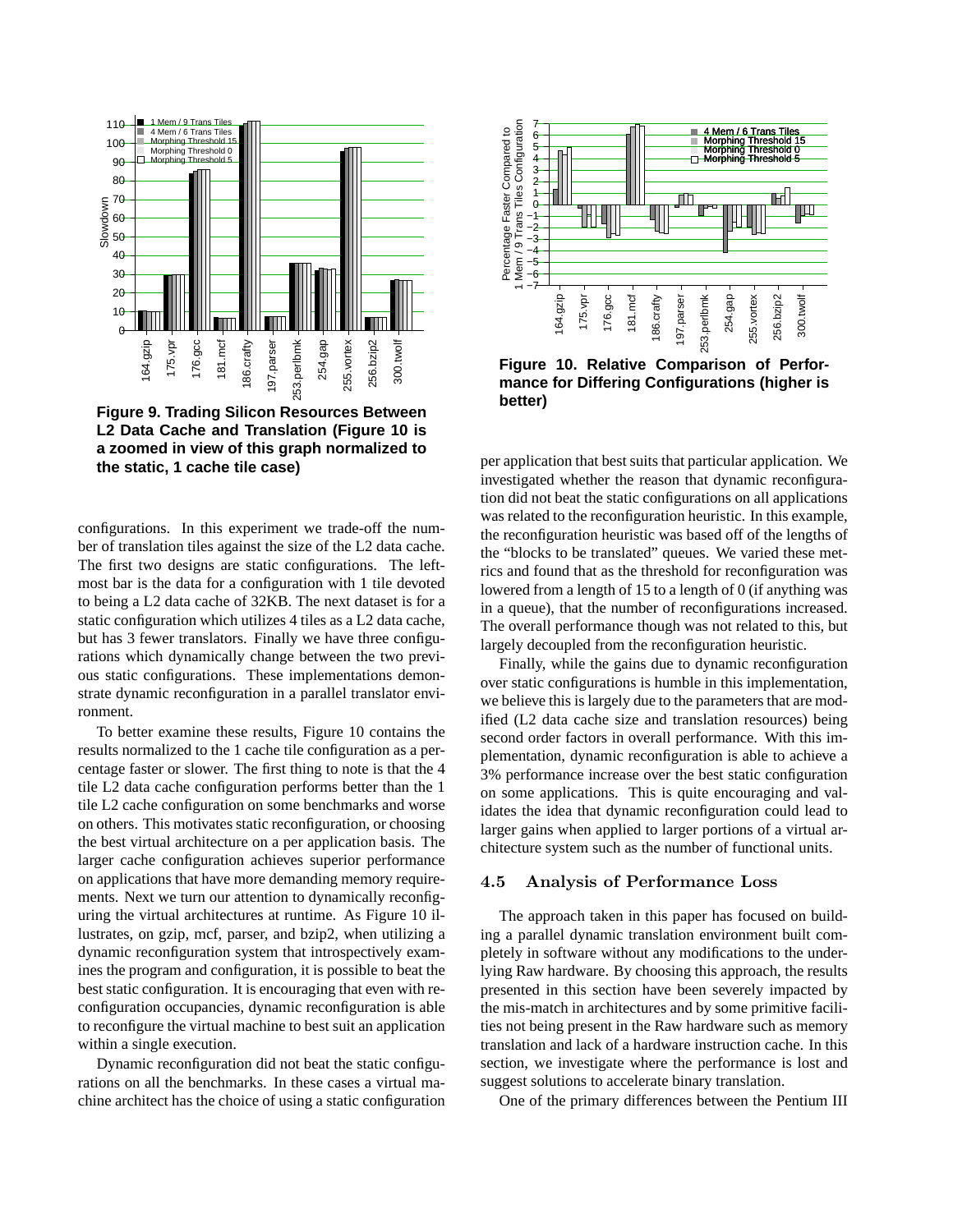| Intrinsic                 | Raw Emulator      | PHI             |
|---------------------------|-------------------|-----------------|
| L1 Cache Hit              | lat. 6, ocu. 4    | lat. 3, ocu. 1  |
| L2 Cache Hit              | lat. 87, ocu. 87  | lat. 7, ocu. 1  |
| L <sub>2</sub> Cache Miss | lat. 151, ocu. 87 | lat. 79, ocu. 1 |
| Exec. Units               |                   |                 |

#### **Figure 11. Architecture Intrinsics**

and our emulator is in the memory system. As Table 11 shows, the memory latency and occupancy for loads on the two architectures are quite different. Due to the lack of a hardware memory management unit on Raw, the emulator's load occupancy is 4 cycles for a L1 hit, while the occupancy on the Pentium III is 1 and has a lower latency. We can compute an estimate for how much performance is lost due to the memory system by using the memory system statistics for SpecInt gathered in [7]. We use basic CPI calculations as prescribed by (memory access rate  $\ast$  (((1 – L1 miss rate) \* L1 hit occupancy) + (L1 miss rate \*  $((1 - L2 \text{miss-rate}) * L2 \text{ hit occupancy}) +$  $(L2\_miss\_rate * L2\_miss\_occupancy))))$  +  $((1$ memory  $access_rate$  \* non memory CPI) and hold the memory access rate and non memory CPI constant. Assuming a non memory CPI of 1, we compute a CPI of 3.9 based off of occupancy for the emulator and a CPI of 1 for the Pentium III. This assumes that both architectures can effectively find work to do to cover the latency of loads. With these assumptions, the emulator loses a factor of 3.9x when compared to the Pentium III due solely to memory system differences. The addition of a MMU to the Raw architecture would largely mitigate these differences. A MMU would primarily reduce the cost of an aligned L1 cache hit to one cycle of occupancy instead of 4.

The second significant factor where the emulator is inferior in performance relative to the Pentium III is in realized ILP. The Pentium III is an out-of-order three way superscalar. While the emulator presented in this paper does schedule instructions to hide functional unit latencies, the instructions still only execute on an in-order single-issue tile. We approximate the ILP inherent in SpecInt by looking to previous work done in [5]. The ILP for SpecInt 95 on a Pentium Pro was found to be 1.3. To a first order we approximate the ILP for SpecInt 2000 to be the same. Thus, the Pentium III has a 1.3x speedup when compared to our emulator. A portion of this ILP can be achieved in by our emulator if the Raw tile was multi-issue or if we focused on scheduling ILP across multiple tiles.

The x86 instruction set contains condition codes, while the Raw architecture does not. In order to emulate this architectural difference, our x86 emulator keeps the x86 flags packed in a register and uses insert and extract operations to access them. While our emulator does extensive dead flag elimination to reduce flag calculation, conditional branches

require the use of a single flag that needs to be extracted from the packed flag register. This in effect turns any conditional branch from one instruction into two instructions. Assuming branches occur once every ten instruction, we can estimate the overhead cost of generating two instruction for every branch to be a 1.1x slowdown. One way to mitigate this cost is to add flags to the host architecture as Transmeta did. Another solution is to use a more sophisticated branch transformation optimization process that transforms compare and branch instructions to native host branch types.

If we account for the previously discussed fixable architectural deficiencies, we find that a slowdown of 3.9 ∗ 1.3 ∗  $1.1 = 5.5$  was minimally expected. This leaves only a factor of 1.3x of unaccounted slowdown for applications on the low-end of the slowdown spectrum (gzip, mcf, parser, bzip2). Of this 30% slowdown, we believe the following factors to be major factors, code translation cost, code caching overhead and non-optimal code generation.

While this analysis leaves only a factor of 30% of unaccounted slowdown on the low end of the slowdown spectrum, a 20x slowdown is unaccounted for in applications at the high end of the slowdown spectrum (gcc, crafty, vortex). In order to account for this disconnect, we refer back to Figure 6. As can be seen, the three applications with the most sever slowdown are also the applications with the greatest number of L2 code cache accesses. These poorly performing applications are approximately one hundred times more likely to access the L2 code cache per dynamic instruction than applications than perform well. This suggests that the instruction working set size for these applications is larger than the code cache contained on a single tile. Exacerbating this problem is the fact that the Raw host architecture does not have a hardware instruction cache, thus chaining is not possible outside of the lowest level of code cache. If the Raw host architecture were to add a hardware instruction cache, the lowest level code cache could be large enough to hold the instruction working set. By increasing the size of the lowest level of the code cache, chaining could be performed throughout the instruction working set. Also, an efficient hardware instruction cache would determine the most pertinent code to have in a tile's cache.

# **5 Future Work**

In the future we believe that building virtual architectures that utilize dynamic translation technology will be an effective way to utilize the ever growing number of parallel resources on a single chip. To that end, we would like to extend our work to utilize as many processors as is possible. While we acknowledge that at some point there will be diminishing returns, if performance of single threaded legacy applications continues to be important, utilizing otherwise unused parallel resources to accelerate these legacy application can still provide much needed performance im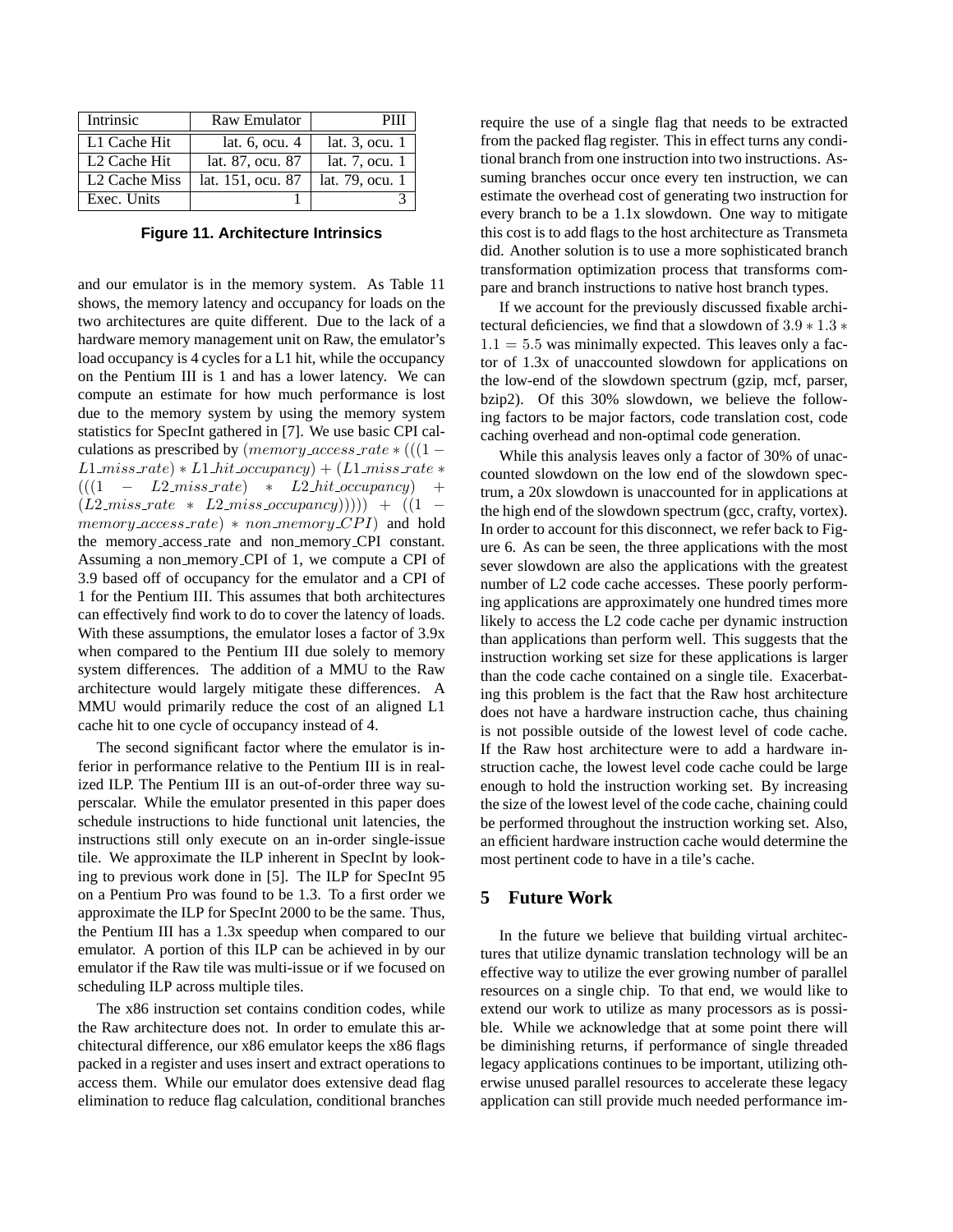provement.

To utilize larger arrays of on-chip processors, we are interested in extending this work to build more sophisticated virtual processors. There is potential to construct an out-oforder superscalar as a virtual architecture across an array of tiled processors. Sets of tiles can be dedicated to each of the functions that are typically employed in out-of-order superscalars such as register renaming, multiple functional units, instruction scheduling, and a reorder buffer.

Another way to improve the performance of our translator is to add hardware support. We are interested in generalized hardware that can aid in emulation of all architectures and not only x86. An example of hardware that we have considered adding to tiled processors is that of hardware to handle TLB lookups quickly. In translation systems, there exist two address spaces, the address space that the translator needs and an address space that the guest architecture utilizes. We think the addition of specialized loads and stores that have hardware TLB support for the guest architecture would be a large performance win. Also, the ability to cache miss to a differing tile instead of DRAM would be beneficial to employing virtual on-chip data caches built out of multiple tiles.

Very few of the findings of this work are specific to x86. Rather we chose x86 on Raw as a case study and because we felt that x86 was the most challenging guest architecture. An extension to this work is the support of multiple architectures such as PowerPC, SPARC, or Alpha all on the same tiled substrate and make a completely universal processor.

We would like to extend the dynamic reconfiguration ideas presented in this paper. We think that a fertile ground to investigate is how morphing can be applied to multiprocessor systems. We envision a large tiled fabric running many virtual x86's all at the same time. This would either be an x86 server farm or an x86 SMP all built virtually on a chip. If dynamic reconfiguration is then applied *between* virtual x86 processors, the virtual processors would compete for resources and this leads to a higher utilization of the underlying tiled fabric of processors. An example of this is if two virtual x86's share 16 tiles. If one of the x86 processors is stalled waiting on I/O while the other is crunching numbers, the stalled processor could be shrunk down to one tile while the computationally bound x86 could use the remaining 15 tiles to speed up its execution.

Lastly, we would like to improve on this work in both performance and robustness. We believe that there is significant work that can go into improving the code quality post translation and hence performance wins. Also, finding and mapping ILP onto multiple functional units would improve performance. On the robustness front, we would like to turn our current system into a full system emulator. Currently we support only userland codes with a proxy system call interface. To support booting a complete operating system such as Windows or Linux, system level instructions need to be added to the core translator. Also, we would like to be able to support self modifying code and 16-bit addressed code. The current emulator was designed with self modifying code in mind and is currently capable of detecting writes to memory pages which contain code that has been translated. Ultimately we are striving to run arbitrary x86 operating systems and applications such as Windows and Microsoft Office.

## **6 Related Work**

The work presented in this paper builds on the work previously done in the dynamic translation, optimization, and recompilation communities. Much of the early work in this field, such as how to manage code caches and the introduction of chaining, was done in Shade [8] and Embra [24]. In our system we apply optimizations during translation of the code. There exist several dynamic code optimizers such as Dynamo [2], DynamoRio [6], rePLay [18], and numerous other projects that optimize code for JVMs. This work extends previous dynamic translation work by recasting many of these ideas in a parallel, spatially aware, environment.

DAISY [11], DELI [10], and Transmeta [9] all investigate dynamic translation to a VLIW architecture. The work presented in this paper differs from these previous parallel mappings, by applying parallelism in a much more coarse grained manner. Our work investigates building complete virtual architectures by using a tiled processor as a computational fabric that is mapped onto much in the same way a FPGA is used. These previous projects focused more heavily on mapping translated code across a VLIW to find ILP. We believe this work is complementary to our work, and we hope to utilize some of their parallel mapping methods in the future. Another difference between our work and these previous attempts is that mapping ILP across a tiled architecture can be more complicated but provides more peak parallelism than is available in most typical VLIWs.

This work is motivated by new emerging parallel architectures on a chip. Previously built chip multiprocessors include Piranha [4], the POWER 4 [22], and MAJC [23]. Current tiled and replicated processor projects include Trips [16], Wavescalar [19], Smart Memories [14], and Raw [20]. Recently we have seen the adoption of multicore design ideas from major industry processor companies. We hope that the work in this paper motivates further design of these parallel architectures, and could possibly even motivate the addition of hardware to better support parallel emulation.

One approach to supporting legacy ISAs is to integrate customized hardware to execute them. Early Itanium processors take this approach by integrating hardware x86 support [17]. Unfortunately integrating specialized hardware precludes using this "legacy" silicon area for execution of recompiled parallel applications. Also, adding specialized